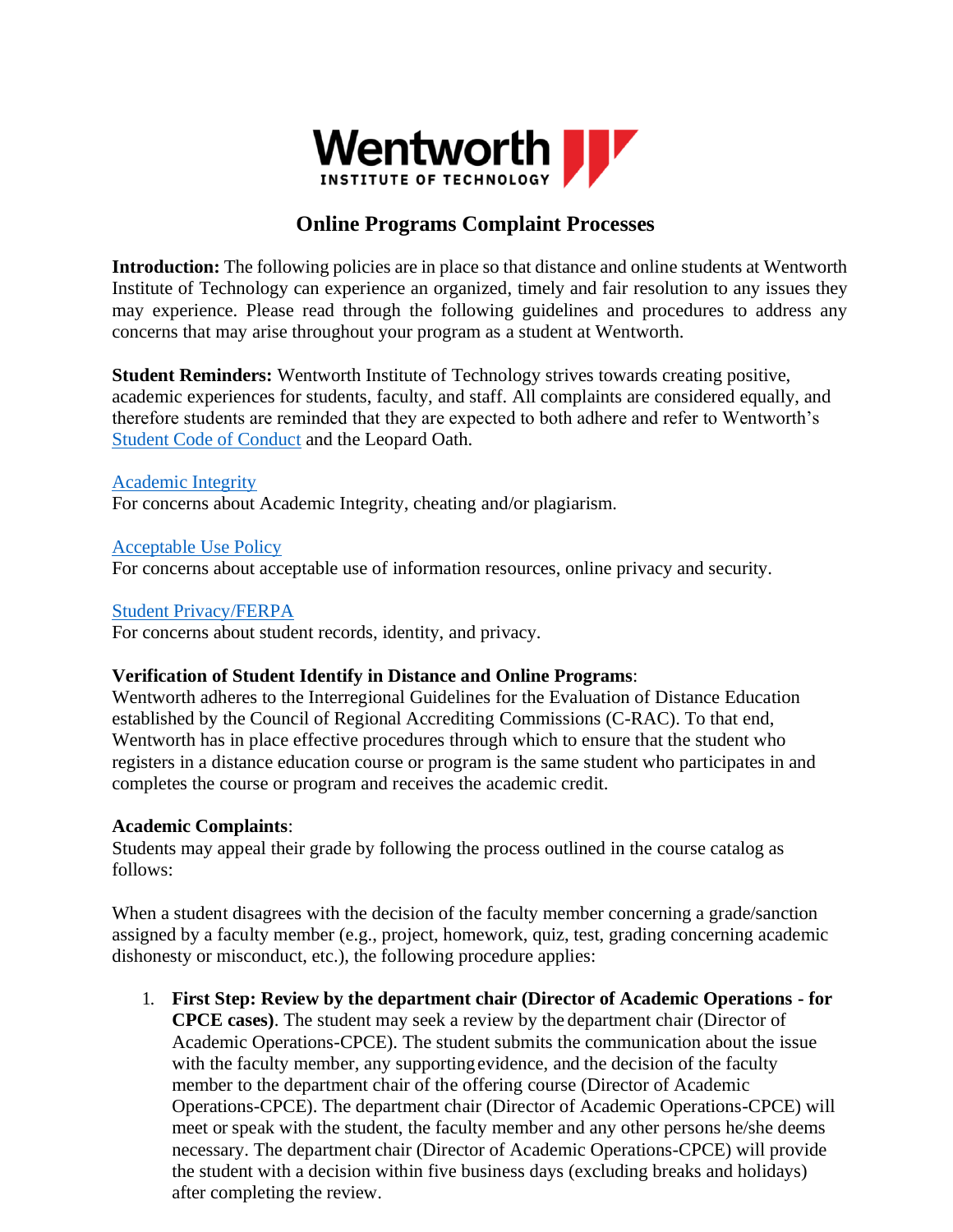2. **Second Step: Review by Academic Review Committee (FINAL)** If the student is not satisfied with the decision of the department chair (Director of Academic Operations-CPCE), the student may seek review, in writing, within five business days of receipt of the department chair's decision (excluding breaks and holidays) to the Academic Review Committee ("ARC"). The student must submit all of the prior communications, supporting materials and decision of the faculty member and department chair to the Executive Assistant to the Provost.

See:<https://wit.edu/policies/academic-grievance>

For further information please consult the Academic Catalog:<https://catalog.wit.edu/>

Students with personal or health issues that may affect their academic performance may contact the [Center for Wellness at](https://wit.edu/student-life/health-wellness/center-for-wellness) 617-989-4390, or get more information through Accessibility Services [here.](https://wit.edu/student-life/health-wellness/disability-services)

For students with complaints regarding faculty, assignments, assessments/exam procedures, course materials/deadlines, course offerings, course requirements, or textbooks, please proceed to contact the following relevant personnel, in this order:

- Faculty Member
- School Coordinator
- School Dean

#### **Administrative Complaints**:

For students with complaints regarding registration, payment, university services (and facilities), or accessibility, please proceed to contact the relevant department or office:

#### [Student Service Center](https://wit.edu/admissions/student-services)

For issues with tuition and fees, or financial aid.

#### [The Center for Wellness](https://wit.edu/student-life/health-wellness/center-for-wellness)

For accessibility services and accommodations, contact The Center for Wellness.

#### [Technology Services Tech Spot](https://wit.edu/tech-services/tech-spot)

For technical support related to Wentworth computing services, software, passwords, access, email, and the Learning Management System.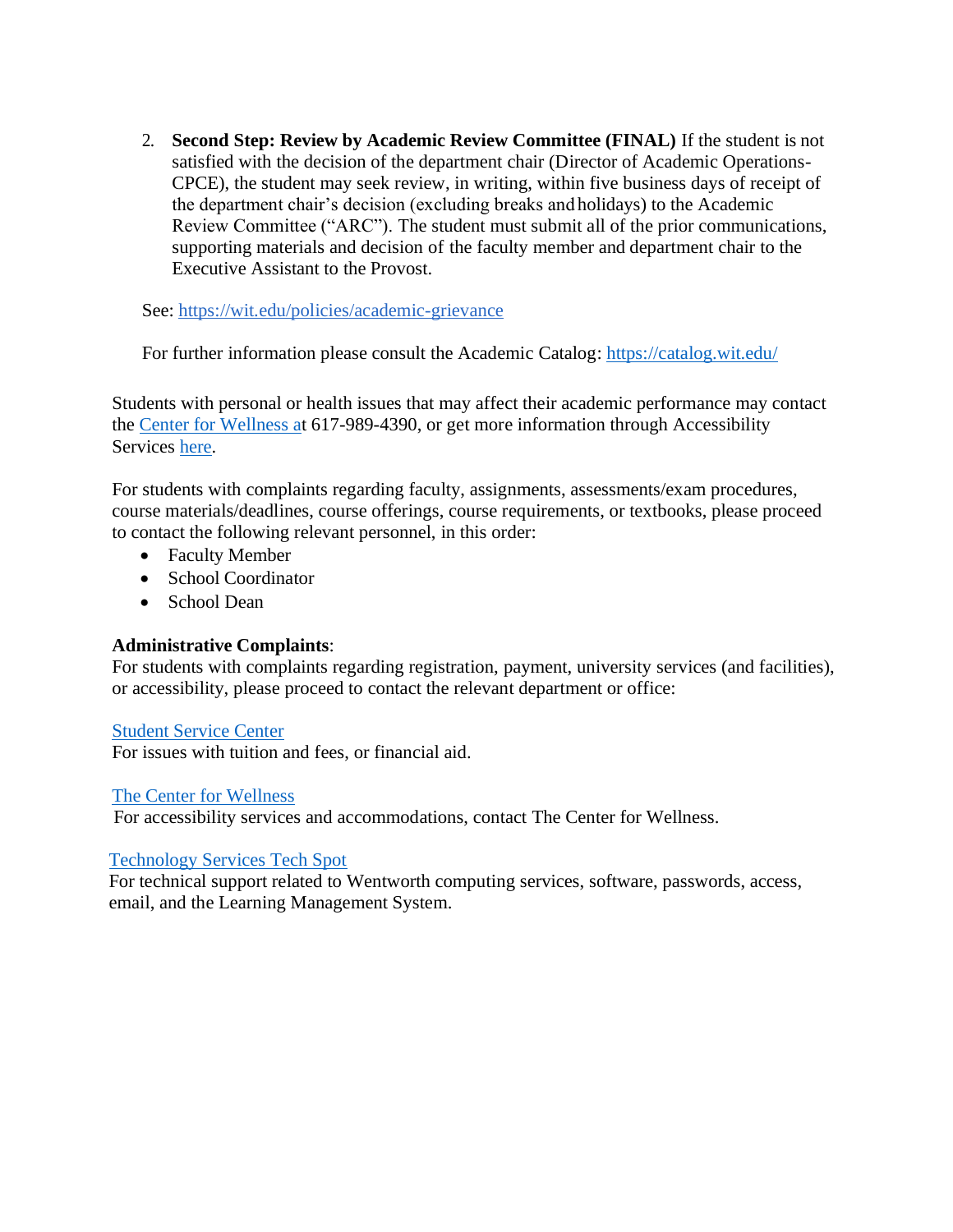#### [Office of the Registrar](https://wit.edu/registrar)

For issues with general registration, wait list, account holds, withdrawals, add/drop, transcripts, etc.

#### **General Information:**

#### **Filing Complaints with the Commonwealth of Massachusetts**

Students should first try to resolve complaints directly with Wentworth, as outlined above. If a student still has a grievance, a complaint may be filed by contacting the Massachusetts Department of Higher Education (DHE).

## **For Massachusetts Residents and Online Students in Non-SARA Member States and Territories**

If you have an outstanding complaint or concern, you may file a complaint with the DHE by using the [general complaint form.](https://www.mass.edu/forstufam/complaints/complaints.asp) The DHE [general complaint form](https://www.mass.edu/forstufam/complaints/complaints.asp) should be used by students who are located in:

- Massachusetts
- Non-SARA Member States or Territories (e.g., California, Guam, etc.)

## **For Online Students Located in** [SARA Member States and Territories](https://nc-sara.org/directory)

After you have exhausted the complaint procedures above, if your complaint has not been resolved, you may file a complaint with the DHE by using the [SARA complaint form.](https://www.mass.edu/foradmin/sara/complaints.asp) The DHE [SARA complaint form](https://www.mass.edu/foradmin/sara/complaints.asp) should be used by students who are located in [SARA member states and](https://nc-sara.org/directory)  [territories.](https://nc-sara.org/directory) This includes all students who are located in SARA member states and territories for the purposes of completing out-of-state learning placements, such as internships, practica, clinical experiences, etc. in SARA member states and territories outside Massachusetts.

The Massachusetts Department of Higher Education, in its capacity as the SARA portal entity for Massachusetts, reviews and evaluates student complaints regarding distance learning programs offered by Massachusetts-based institutions that are members of SARA in accordance with 610 CMR 12.07. Complaints that should be filed as a SARA Complaint are those that pertain to distance (online) education provided by Massachusetts-based SARA institutions to students residing in other states pursuant to SARA only. Complaints about a SARA institution's operations or activities in Massachusetts can be filed [here](http://www.mass.edu/forstufam/complaints/complaints.asp) and will be resolved pursuant to 610 CMR 2.00 or otherwise in accordance with the institution's policies.

## **The SARA complaint process is as follows:**

Students must first attempt to resolve their complaint using internal administrative procedures